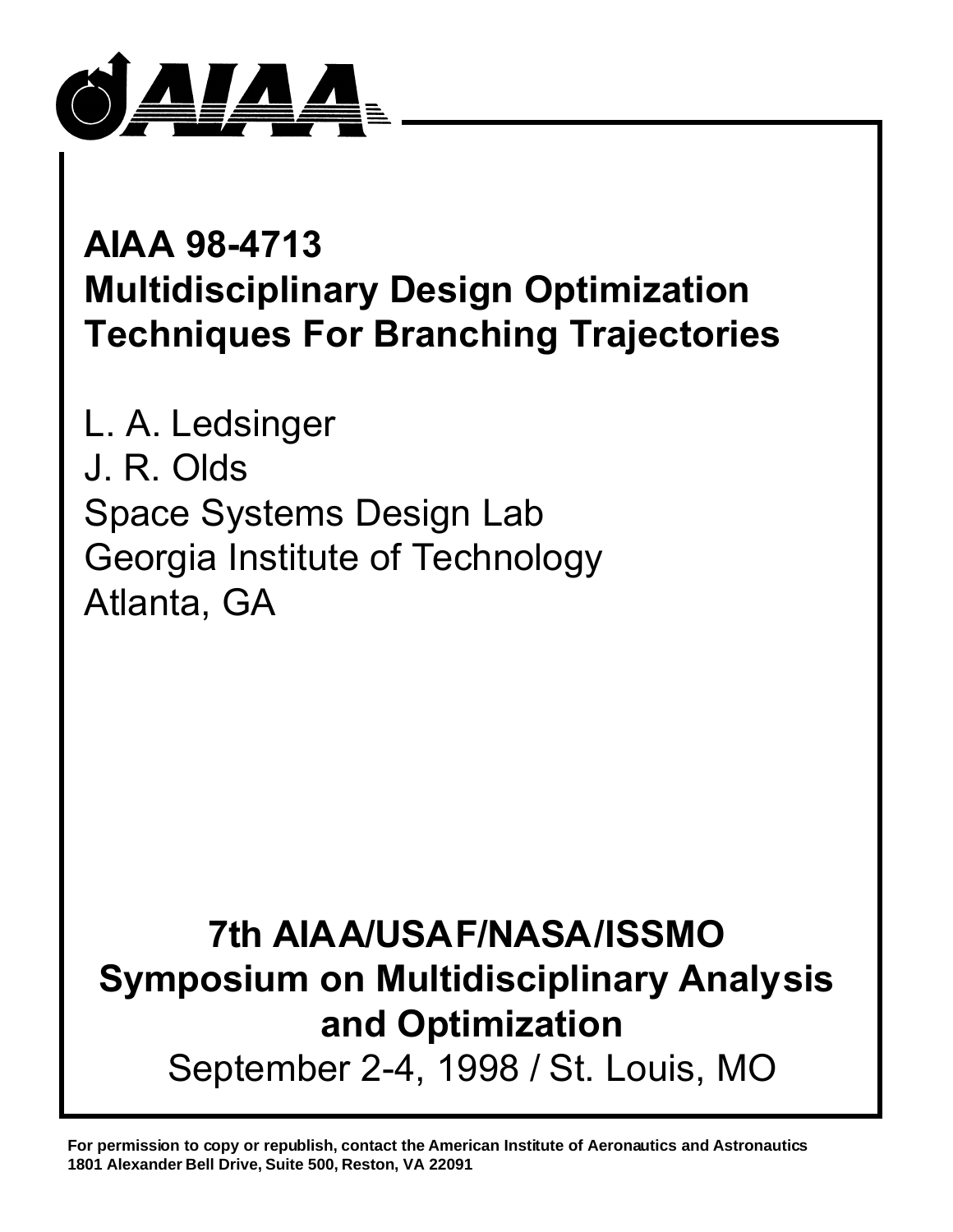# **Multidisciplinary Design Optimization Techniques for Branching Trajectories**

Laura A. Ledsinger<sup>†</sup> Dr. John R. Olds<sup>††</sup> Space Systems Design Laboratory School of Aerospace Engineering Georgia Institute of Technology, Atlanta, GA 30332-0150

# **ABSTRACT**

Fully reusable two-stage-to-orbit vehicle designs that incorporate 'branching' trajectories during their ascent are of current interest in the advanced launch vehicle design community. Unlike expendable vehicle designs, the booster of a reusable system must fly to a designated landing site after staging. Therefore, both the booster return branch and the orbital upper stage branch along with the lower ascent trajectory are of interest after the staging point and must be simultaneously optimized in order to achieve an overall system objective. Current and notable designs in this class include the U. S. Air Force Space Operations Vehicle designs with their 'pop-up' trajectories, the Kelly Astroliner, the Kistler K-1, one of the preliminary designs for NASA's Bantam-X study, and NASA's proposed liquid flyback booster designs (Space Shuttle solid booster upgrade).

The solution to this problem using an industrystandard trajectory optimization code (POST) typically requires at least two separate computer jobs — one for the orbital branch from the ground to orbit and one for the booster branch from the staging point to the landing site. In some cases, three computer jobs may be desired: one from launch to staging, one for the upper stage, and one for the booster flyback. However, these jobs are tightly coupled and their data requirements are interdependent. This paper expounds upon the research necessary to improve the accuracy,

†  *- Ph.D. Student, School of Aerospace Engineering, Student Member AIAA.*

†† *- Assistant Professor, School of Aerospace Engineering, Senior Member AIAA.*

Copyright ©1998 by Laura A. Ledsinger and John R. Olds. Published by the American Institute of Aeronautics and Astronautics, Inc., with permission.

computational efficiency, and data consistency with which the branching trajectory problem can be solved. In particular, the proposed methods originate from the field of Multidisciplinary Design Optimization (MDO).

#### **NOMENCLATURE**

|    | <b>ADS</b>                  | Automated Design Synthesis code             |
|----|-----------------------------|---------------------------------------------|
| CO |                             | <b>Collaborative Optimization</b>           |
|    | ET                          | Space Shuttle external tank                 |
|    | <b>FPI</b>                  | <b>Fixed Point Iteration</b>                |
|    | $I_{sp}$                    | specific impulse (sec.)                     |
|    | $J_A$                       | error between Ascent & optimizer variables  |
|    | $J_{PI}$                    | error between POST I & optimizer variables  |
|    | $J_{PII}$                   | error between POST II & optimizer variables |
|    | <b>KSC</b>                  | <b>NASA Kennedy Space Center</b>            |
|    | <b>LFBB</b>                 | Liquid Flyback Booster                      |
|    | <b>MDO</b>                  | Multidisciplinary Design Optimization       |
|    | <b>NASA</b>                 | National Aeronautics and Space Admin.       |
|    | <b>OBD</b>                  | <b>Optimization-Based Decomposition</b>     |
|    | ${\bf P}_s$                 | staging point vector                        |
|    | ${\bf P_s}'$                | staging point vector guess                  |
|    | $\overline{\mathbf{P}}_{s}$ | staging point vector target                 |
|    | <b>POST</b>                 | Program to Optimize Simulated Trajectories  |
|    | <b>RBCC</b>                 | Rocket-Based Combined Cycle                 |
|    | <b>RTLS</b>                 | Return to Launch Site                       |
|    | SSTO                        | Single-Stage-to-Orbit                       |
|    | TSTO                        | Two-Stage-to-Orbit                          |
|    | $W_{\text{fh}}$             | flyback fuel weight                         |
|    | $W_{\text{fh}}$             | flyback fuel weight guess                   |
|    | $\overline{w}_{\text{fb}}$  | flyback fuel weight target                  |
|    | $W_{\text{ns}}$             | upper stage weight                          |
|    | $\mathbf{w}_{\text{us}}$    | upper stage weight guess                    |
|    | $\overline{w}_{us}$         | upper stage weight target                   |
|    |                             |                                             |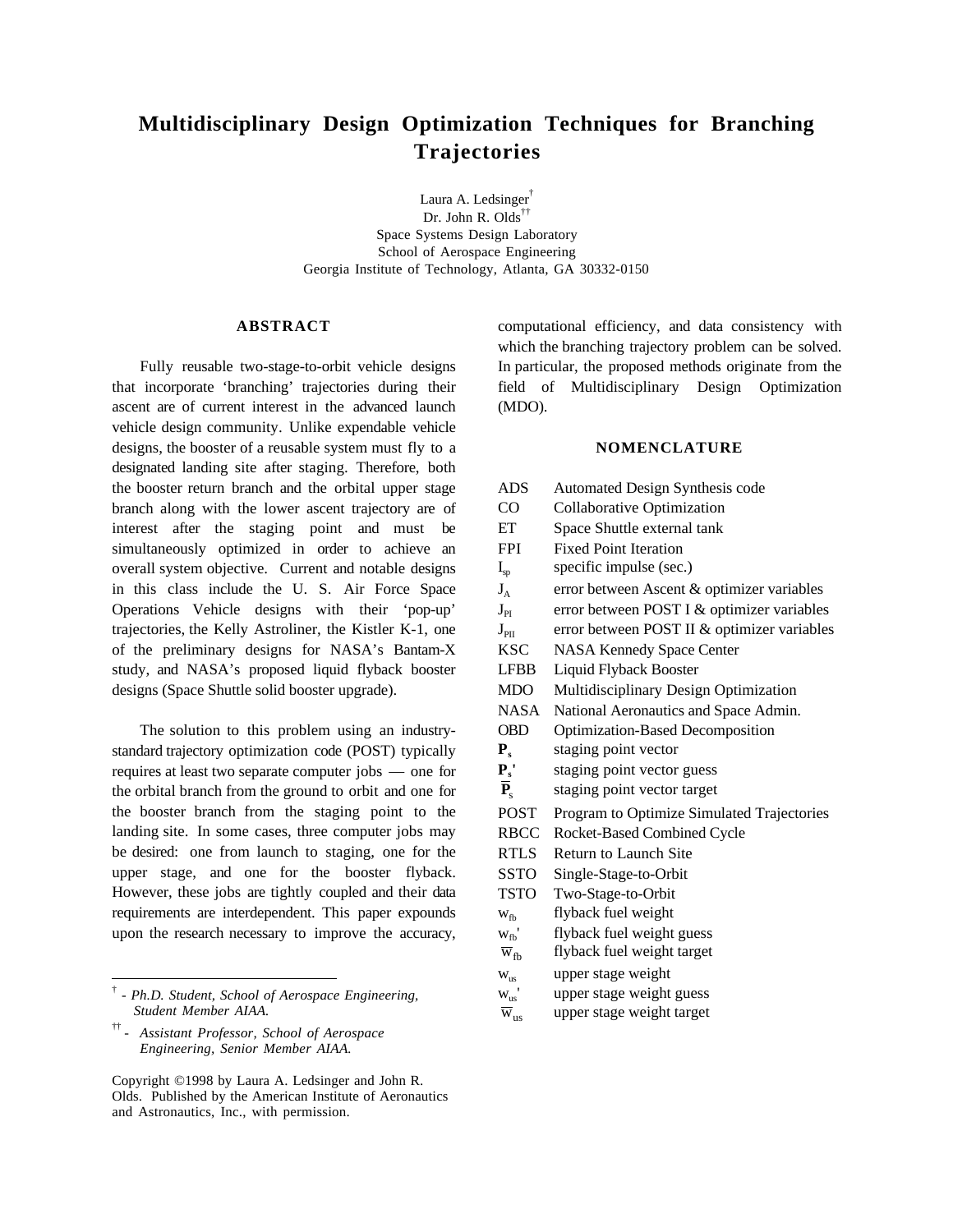

# RTLS Booster Recovery

downrange

*Figure 1: RTLS Branching Trajectory*



Downrange Booster Recovery

*Figure 2: Downrange Branching Trajectory*

### **INTRODUCTION**

In an effort to lower costs, designers of advanced two-stage-to-orbit (TSTO) launch vehicles are beginning to consider launch systems in which the booster stage can be recovered, serviced, and reflown. Often the reusable booster is required to land at a predesignated recovery site either near the original launch site (RTLS-style trajectory, Figure 1) or downrange of the staging point (Figure 2). In these cases, the entire trajectory is composed of three parts. The ascent trajectory follows the vehicle from launch to staging. At this point, the trajectory is assumed to split into two 'branches.' One is the *orbital branch* beginning at staging and following the orbital upper stage all the way to orbit. The second branch, or *booster branch*,starts at either the staging point or after a coast phase following staging and follows the reusable booster to its landing site. Due to recovery distance or out-of-plane maneuvers required, the booster is often powered for its flight to the landing site. In simulations where the booster is jettisoned from an orbital vehicle, it may be convenient to combine the ascent trajectory and the orbital branch to create one computer job. The same may be said about a launch vehicle with an upper stage which is jettisoned; the ascent trajectory and the booster branch may be combined.

In general, both the orbital branch and the booster branch rely upon the ascent trajectory for their respective initial conditions. These initial conditions are vectors composed of geographical position, altitude, velocity, flight path angle, velocity azimuth, and staging weight. The ascent trajectory also depends on both branches. Assuming that the booster is powered, the amount of flyback fuel required by the booster influences the gross lift-off weight of the vehicle and thus the ascent path. The weight of the upper stage (which is dependent upon initial staging conditions) also affects the gross lift-off weight of the vehicle and thus the ascent path. Consequently, all the parts of the entire trajectory are tightly coupled or interdependent.

#### *Traditional Solution Method*

Unfortunately, the most common method currently used in industry for optimizing a problem of this type (henceforth the *Traditional Method*) while recognizing the coupling of the ascent trajectory and orbital branch ignores the flyback fuel coupling from the booster branch to the ascent trajectory. The ascent trajectory, orbital branch, and booster branch are treated as separate, but sequential optimization subproblems. A reasonable guess at flyback fuel and associated structure is made to establish an initial booster weight. Then, the ascent is optimized for maximum weight at staging (or some other similar criteria). The ascent trajectory will produce a staging state vector used to start the orbital branch and a vector used to initiate flyback, or booster branch. These vectors include: altitude, velocity, flight path angle, etc. The orbital branch will typically be optimized with respect to maximizing the upper stage burnout weight, while the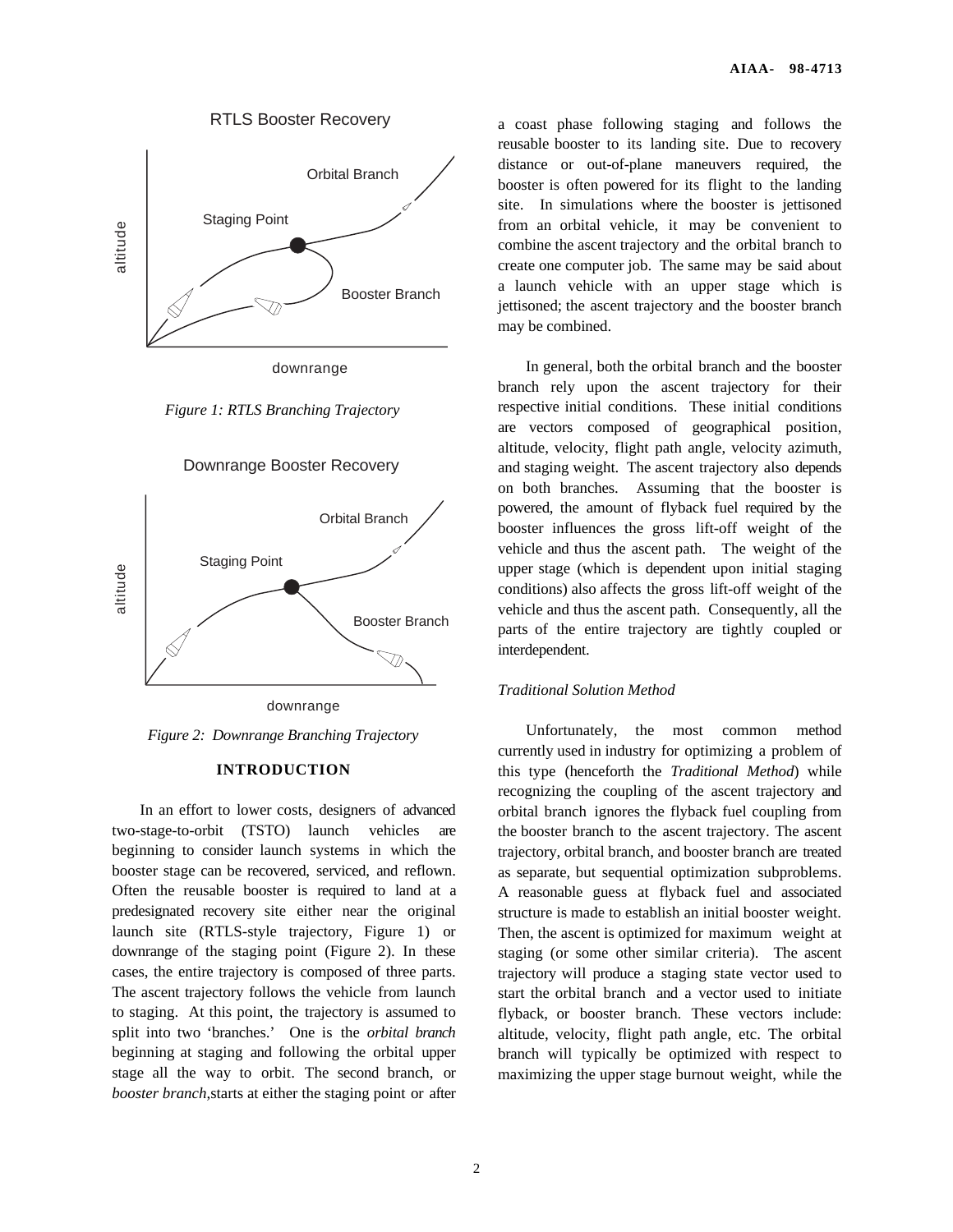booster branch will typically be optimized with respect to minimizing the flyback fuel consumed.

There are a number of deficiencies in the Traditional Method. First, the final solution is not 'internally consistent,' in other words, it is not guaranteed to be converged between the subproblems. What if the required flyback fuel differs significantly from the initial guess used to establish the booster liftoff weight? Alternately for an unpowered glide-back booster, what if the booster fails to reach the designated landing site from the given initial conditions?

At a more fundamental level, however, the Traditional Method solution is inherently flawed. The objective functions of the subproblems are not the same, so therefore they can be in conflict. If the system-level objective is to deliver a certain payload to orbit with a minimum weight booster, then why expect an optimum solution from a method that first maximizes the payload to orbit for the orbital branch, then minimizes the flyback fuel for the booster branch? Could not a compromise in the staging conditions be made such that it reduces the flyback fuel and thus decreases the booster weight? A proper solution to this problem requires simultaneous and coupled treatment of all branches of the trajectory, and the establishment of a single, consistent objective function between them (i.e. a system-level optimization).

#### *Trajectory Optimization with POST*

In defense of current practitioners, the industrystandard trajectory optimization code typically used in conceptual design is not capable of simultaneously treating and optimizing all parts of a branching trajectory. The Program to Optimize Simulated Trajectories — POST (Ref. 1) is a Lockheed Martin and NASA code that is widely used for trajectory optimization problems in advanced vehicle design. POST is a generalized event-oriented code that numerically integrates the equations of motion of a flight vehicle given definitions of aerodynamic coefficients, propulsion system characteristics, atmosphere tables, and gravitational models. Guidance algorithms used in each phase are user-defined. Numerical optimization is used to satisfy trajectory constraints and minimize a user-defined objective function by changing independent steering and propulsion variables along the flight path. POST runs in a batch execution mode and depends on an input file (or input deck) to define the initial trajectory, event structure, vehicle parameters, independent variables, constraints, and objective function. Multiple objective functions and simultaneous trajectory branches cannot currently be defined in POST.

The Traditional Method solution (discussed above) used for the branching problem relies on at most three separate POST input decks — one for the ascent trajectory subproblem, one for the orbital branch subproblem, and one for the booster branch subproblem. Each subproblem has it's own independent variables, constraints, and objective function. The current research will retain the POST code and the use of at most three separate input decks (one job for each part), but will attempt to eliminate any objective function conflict and lack of data consistency between them.

#### **SAMPLE VEHICLES**

To provide applicability to this research, the missions of two candidate TSTO launch vehicle designs were chosen to serve as reference missions. The overall research goal is to investigate various solution approaches for both vehicle designs.

#### *Liquid Flyback Booster*

To extend the life of the Space Shuttle and reduce launch costs, NASA is considering replacing the current solid rocket boosters with a reusable liquid booster(s) in a single or dual configuration (Figure 3). After staging, the liquid flyback booster(s) (LFBB) would return to KSC under powered flight. Power for the return flight would be provided by conventional turbofan or turbojet airbreathing engines. LFBB



*Figure 3: Liquid Flyback Booster Concept*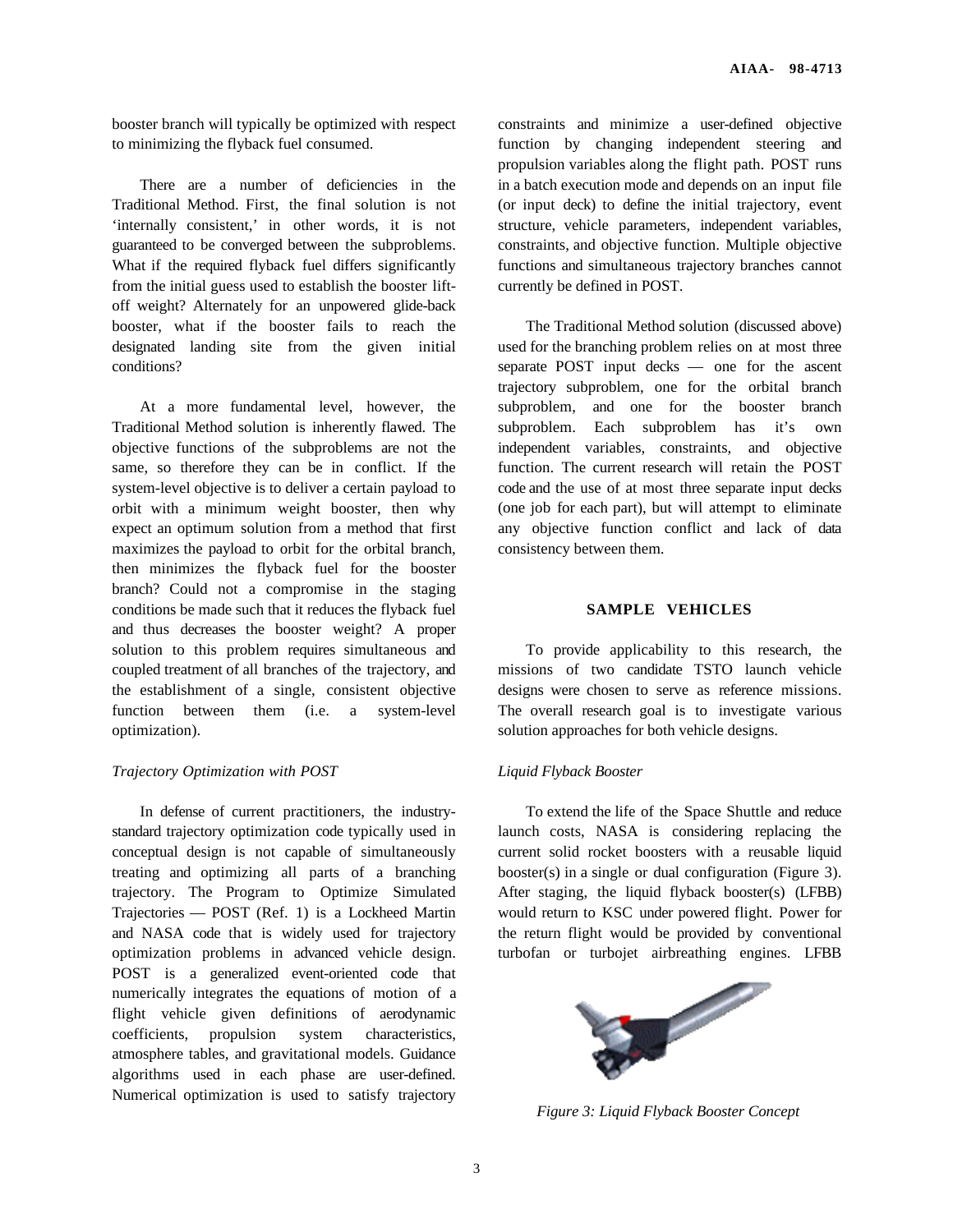concepts typically require deployable or fixed wings. Flyback cruise is assumed to be at 10,000 ft. altitude, for this study.

The LFBB configuration and its characteristics are far from final definition. However, when including the orbiter, its trajectory will certainly be a branching problem (like Figure 1). The orbital branch (the Orbiter and the ET) and the booster branch of the ascent trajectory must be treated simultaneously to produce an overall system-level objective. Compromises in the orbital branch might significantly improve the booster branch and vice versa. The complete trajectory profile can be seen in Figure 5.

The reference orbital branch trajectory used in this study contains 12 independent variables (mostly pitch angles, booster throttle settings, and booster throttle bucket initiation time and duration). The orbital branch contains 8 constraints (Space Station transfer orbit targets, maximum dynamic pressure, and lift-off thrust-to-weight ratio). Nominally, the objective of the orbital branch is to maximize the unconsumed ET propellant weight (like maximizing excess payload) for a given set of propulsion characteristics, vehicle aerodynamics, Orbiter inert weight, ET propellant, LFBB ascent propellant, and LFBB inert weight.

The reference LFBB trajectory used in this study uses 13 independent variables (mostly bank angles and angles of attack) and 7 constraints (maximum loads, angle of attack limits, and termination requirements for a return trajectory to KSC). Given a set of jet engine propulsion characteristics, aerodynamics, and a staging point, the booster trajectory nominally tries to minimize flyback fuel weight. The required staging point data from the orbital branch includes time, altitude, flight path angle, latitude, longitude, velocity, velocity azimuth, and booster staging weight (per booster).

#### *Bantam-X Stargazer*

The second vehicle to be studied in this research effort is *Stargazer*, a proposed concept for NASA's Bantam-X study (Figure 4). The mission for the Bantam-X study is to deliver a 300 pound payload (of a university explorer class) to a 200 nautical mile circular low-earth orbit at 28.5˚ inclination. Additional programmatics details include a flightrate of 24 flights per year and a recurring cost goal of less than \$1.5M per flight. *Stargazer* is the concept that was developed by the Georgia Tech Space Systems Design Lab for the Bantam-X study. It aims to meet these mission and programmatic requirements.

*Stargazer* is a TSTO vehicle with a reusable RBCC booster and an expendable, 'pop-up' upper stage with a Fastrac-derived engine. The four RBCC engines are ejector-scramjet engines with four modes consisting of ejector, ramjet, scramjet, and rocket. The vehicle is fully autonomous and uses advanced technologies and TPS. From its horizontal take-off at KSC, the booster with the upper stage would fly its ascent trajectory until it reaches Mach 15. After a brief coast, the upper stage would then be jettisoned to continue on its flight to a 200 nmi. circular orbit. The booster would then return to KSC under ramjet power at an altitude of approximately 65,000 ft. to an eventual horizontal landing. From the description given above, one can see that the *Stargazer* trajectory (Figure 6) certainly involves branching trajectories, specifically like that of Figure 1.

 In the LFBB branching trajectory, the booster itself is jettisoned, in this case the upper stage is jettisoned at Mach 15, the branching point. As a result of this fact and the fact that the ramjet cruise flyback to the launch site is so difficult to model and costly in a time sense to run, the *Stargazer* trajectory is modeled by three different POST decks. These are the ascent trajectory, the upper stage branch, and the booster flyback branch.



*Figure 4:* Stargazer *Bantam-X Concept*

The reference ascent trajectory (from launch to staging) contains 11 independent variables that control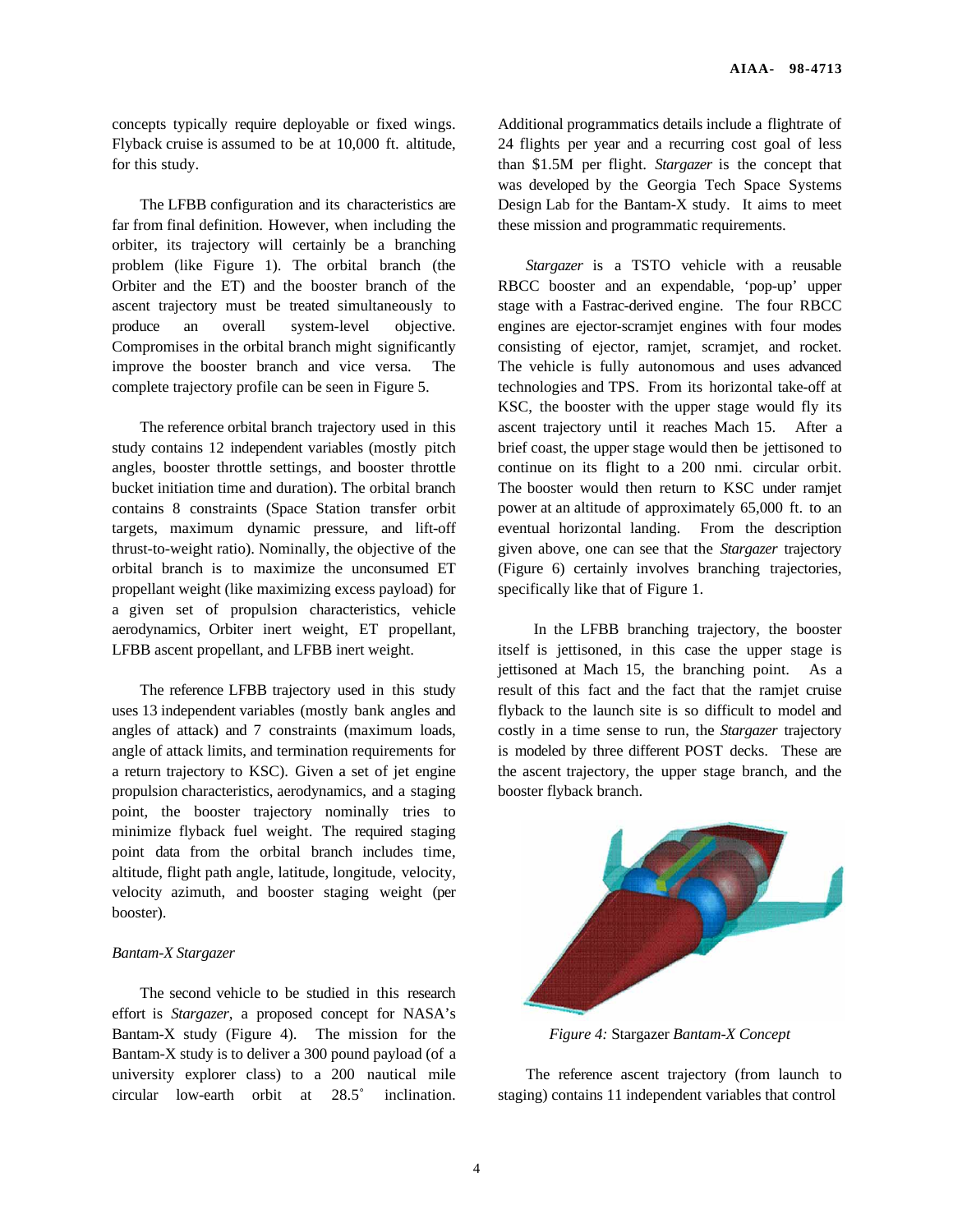

*Figure 6:* Stargazer *Mission Profile*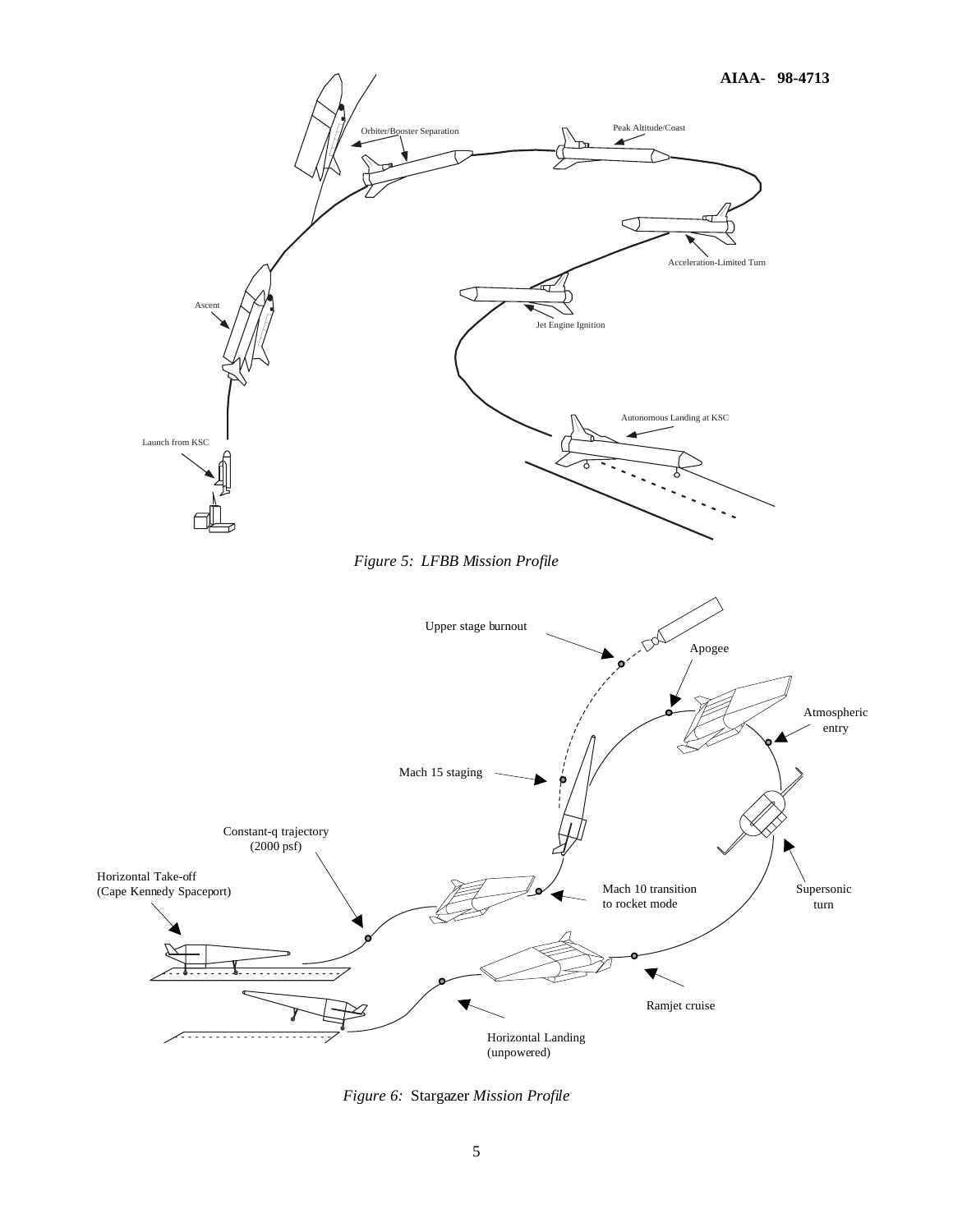relative pitch angles throughout the flight. The trajectory is constrained by dynamic pressure boundaries which provide optimal RBCC performance and by changes in pitch rates which provide smooth ejector and rocket pull-ups. The staging vector at Mach 15 (weight, altitude, longitude, latitude, velocity, flight path angle, and azimuth velocity) must be supplied to the upper stage and flyback branches. The objective of the ascent trajectory is to maximize the weight at staging.

The reference upper stage trajectory (the orbital trajectory branch) is controlled by 7 independent variables, one of which is the time at which the upper stage engine should turn on and the others are inertial pitch angles. The trajectory is constrained by a smooth pull-up at rocket ignition (i.e., a transition from rocket 'off' to rocket 'on' in which the change in pitch angle is limited) and orbital termination criteria. The objective of the upper stage trajectory is to maximize the weight at the end of the trajectory.

The reference flyback trajectory (the booster trajectory branch) is controlled by 16 independent variables. Most of these variables are aerodynamic angles used for the turnaround to KSC, others include the altitude at which the turn begins, the heading coming out of the turn, and the time at which the ramjet is turned on. The trajectory is constrained by the termination conditions at KSC and the conditions at which the ramjet can be started. The objective of the flyback trajectory is to minimize the weight of the fuel consumed. Along with the flight path characteristics supplied from the ascent portion, data from the ramjet mode of the RBCC engine must also be supplied.

# **SOLUTION APPROACH**

The goal of the current research is to retain the current analysis tool (POST) while producing a solution that results in internally consistent data (the true booster flyback fuel is reflected in the initial gross weight, etc.) and a single system-level objective function (without conflicting objective functions for each subproblem). In addition, the solution should be reasonably fast, robust, and efficient.

Since it consists of two highly coupled subproblems, the branching trajectory problem resembles more common multidisciplinary problems such as the coupling between structures and aerodynamics (even though, in this case the subproblems are actually the same discipline!). For that reason, solution techniques from the field of Multidisciplinary Design Optimization (MDO) can be advantageously applied to its solution. Table I lists the characteristics of the four proposed MDO solution techniques — fixed point iteration (FPI), two variations of optimization-based decomposition (OBD), and collaborative optimization (CO). In addition, an entry labeled 'Manual Iteration' is included for comparison. Manual Iteration is simply the traditional (sequential) method iterated to ensure that the coupling variables are internally consistent between the two branches (i.e. the gross booster weight reflects the flyback fuel and any additional structure required to contain it). The Manual Iteration method is not a preferred solution however, since the conflict between the competing objective functions of

*Table I: Proposed Solution Techniques to Branching Problems*

| Method                                | Internally<br>Consistent<br>Data | <b>Iteration</b><br><b>Between</b><br><b>Branches</b> | Conflicting<br>Objective<br><b>Functions</b> | System-<br>level<br>Optimizer | <b>Branch</b><br>Execution | <b>Optimizer Strategy</b>         |
|---------------------------------------|----------------------------------|-------------------------------------------------------|----------------------------------------------|-------------------------------|----------------------------|-----------------------------------|
| Manual Iteration                      | Yes                              | Yes                                                   | Yes                                          | No                            | Sequential                 | Distributed                       |
| <b>Fixed Point</b><br>Iteration (FPI) | <b>Yes</b>                       | Yes                                                   | N <sub>0</sub>                               | Yes                           | Sequential                 | System Level<br>(large)           |
| Partial OBD                           | Yes                              | N <sub>0</sub>                                        | No                                           | Yes                           | Sequential                 | System Level<br>(very large)      |
| <b>Full OBD</b>                       | Yes                              | N <sub>0</sub>                                        | No                                           | Yes                           | Parallel                   | System Level<br>(extremely large) |
| Collaborative                         | Yes                              | No.                                                   | No                                           | Yes                           | Parallel                   | Distributed                       |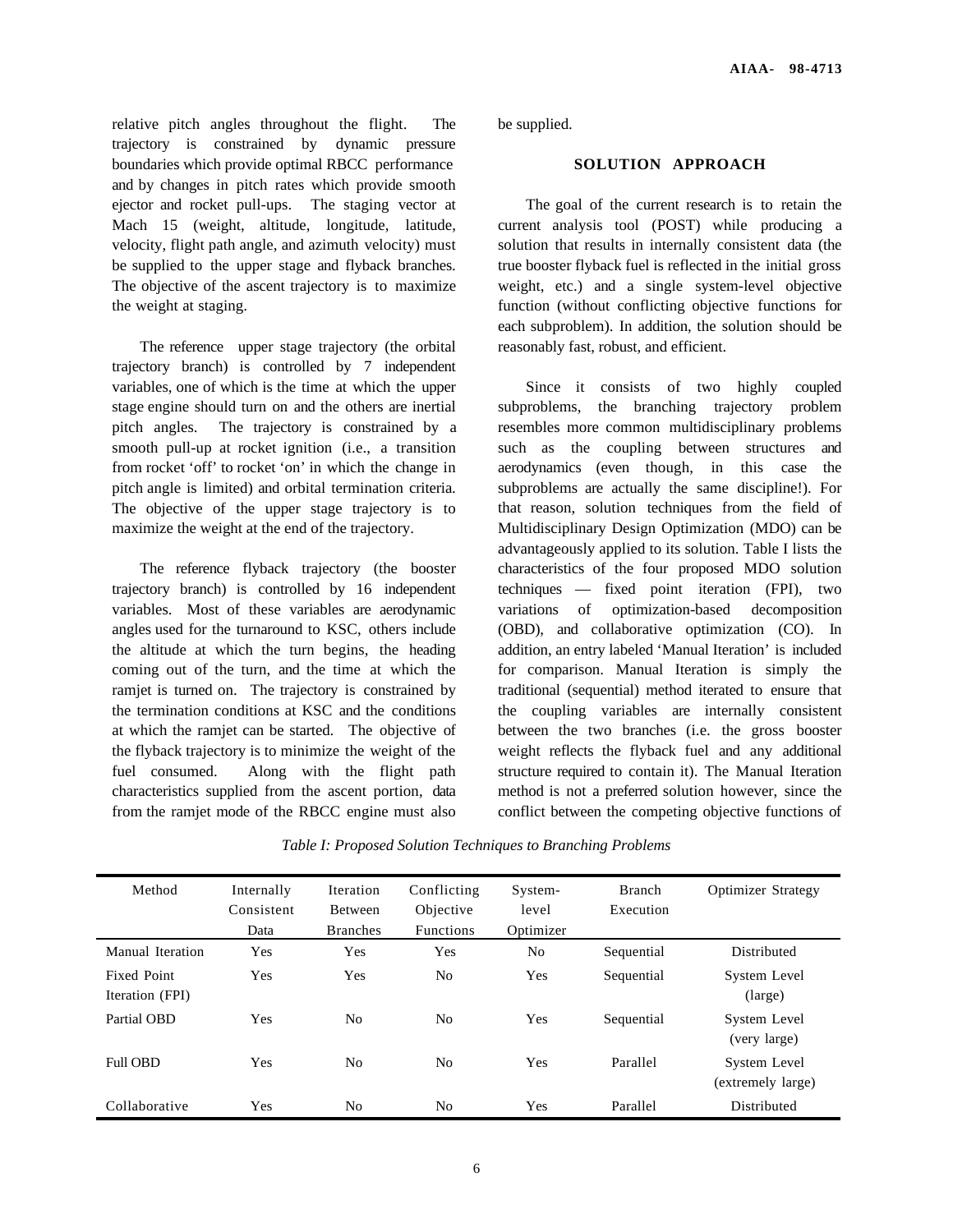the two subproblems is not resolved. A brief discussion of each technique follows in the Analysis section.

Note that there are many ways to optimize the trajectories of both the upper stage and the booster. Should the booster ascent propellant be resized if necessary? Should all inert weights remain fixed? Should the system-level objective be maximum orbital payload or minimum booster weight?

In this research, all of the proposed methods analyzed for the LFBB will have a system-level objective of minimizing booster staging weight (prior to flyback phase) given fixed ascent propellant amounts and base inert weights for both the Orbiter and the LFBB. These values were established for an initial concept at NASA - Marshall Space Flight Center. The LFBB staging weight is rather simply calculated as a base inert weight plus the required flyback propellant plus an additional 38% of the flyback propellant to account for additional tankage, structure, etc. to support the required flyback fuel. The excess ET propellant at the end of the orbital branch is required to be zero or positive. In addition, orbital targets for the orbital stage and landing targets for the booster stage must both be satisfied.

The methods of analysis for the Bantam-X concept vehicle, *Stargazer*, will all have a system-level objective of minimizing the dry weight of the booster. In order to run performance analyses on *Stargazer*, aerodynamics, weight, sizing, and engine information must be available. The models for *Stargazer* weights, aerodynamics, and propulsion were supplied by the Space Systems Design Lab at Georgia Tech. Depending on how accurate the initial guess is for the flyback fuel for the booster, the vehicle will probably need to be resized. This must occur at every iteration step, in addition to running three POST decks.

#### **ANALYSIS**

This study will utilize the Program to Optimize Simulated Trajectories (POST) in order to simulate the branching trajectories. In the following figures, the orbital branch will be designated as 'POST I.' The booster branch will be denoted as 'POST II.' The ascent trajectory will be labeled 'Ascent.' Since in the

LFBB case the Orbiter itself continues to orbit, the ascent portion and the orbital branch are simulated by one POST deck and, for that vehicle, compose POST I. When the internal optimization capability in POST is enabled, a box with a diagonal line will indicate that POST is being used for trajectory analysis *plus* local optimization. A plain box will indicate that POST is simply being used to integrate along a given trajectory. The analysis in this paper corresponds to the *Stargazer* branching trajectories. Note that the sizing and propulsion aspects are important in running the *Stargazer* POST decks. Figure 7 shows the design structure matrix for *Stargazer*. The disciplines in the dashed box represent those which are integral in resizing the vehicle. This study, however, is meant to focus on the performance discipline which is emphasized in the figure and following analysis.



*Figure 7:* Stargazer *DSM*

The MDO techniques introduced in this paper will improve the results of the Traditional Method (and the Manual Iteration method). These proposed techniques are fixed point iteration (FPI), partial parallel optimization-based decomposition (OBD), full parallel optimization-based decomposition, and collaborative optimization (CO) methods. These methods have been used successfully by others for preliminary aircraft design (Ref. 2) and launch vehicle design (Ref. 3). The FPI method is a serial execution technique which uses an overall system optimizer. This method explicitly uses the coupled feedforward/feedback loops linking the variables of the subproblems. The collaborative and parallel optimization methods are decomposition algorithms in that they break feedback/feedforward loops between the subproblems and incorporate an overall system optimizer. In addition, collaborative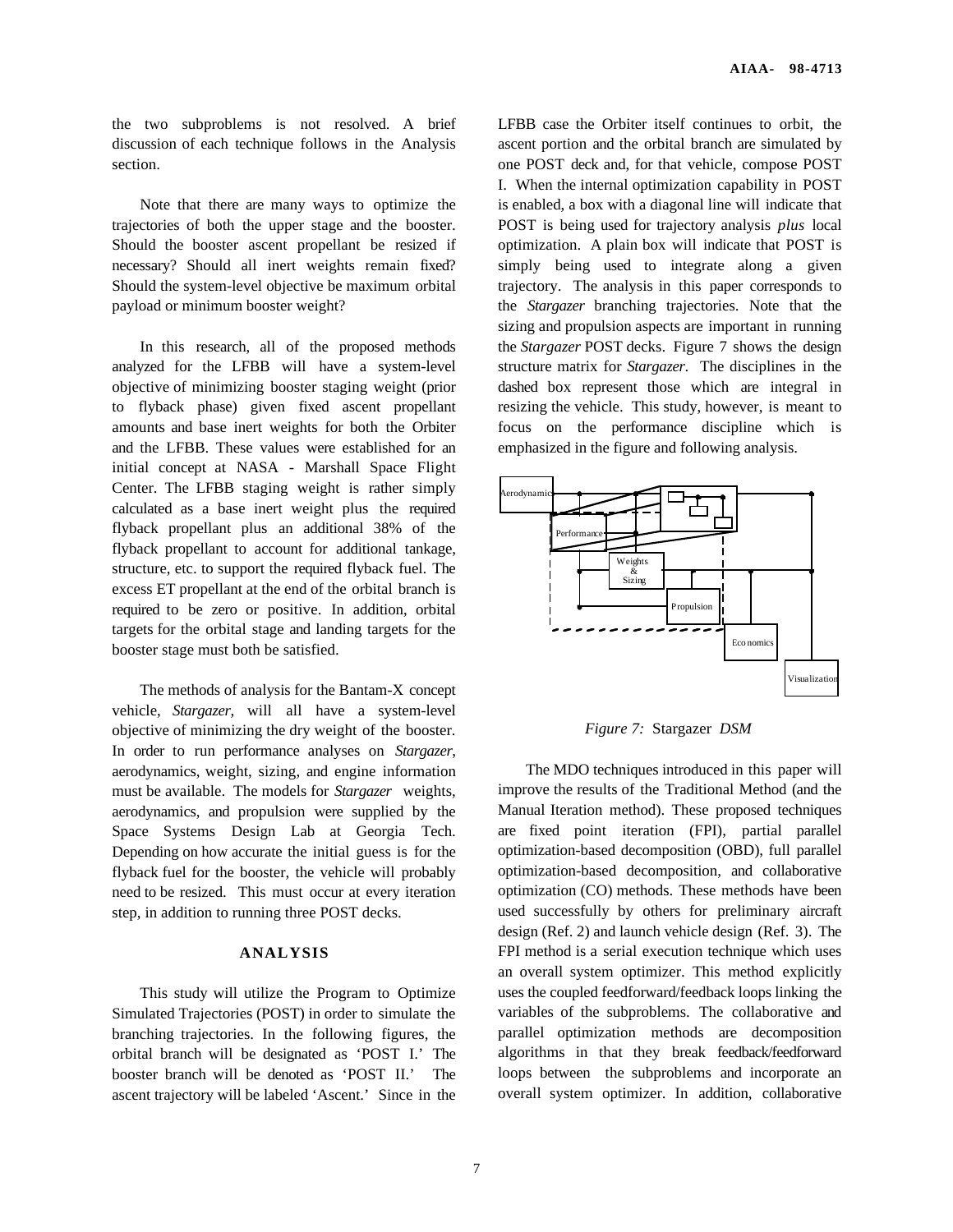optimization is a multi-level optimization scheme. The respective advantages and disadvantages of these three methods and their use for the branching trajectory problem follows.

*The Fixed Point Iteration Method (Figure 8)*



*Figure 8: Fixed Point Iteration*

In the FPI method, the system optimizer has control of *all* trajectory variables and constraints (Table II). Each trial step from the system optimizer requires a series of iterations between Ascent, POST I , and POST II. Given its initial trajectory variables from the optimizer, Ascent runs in non-optimizing mode (i.e. it simply integrates the equations of motion along the given trajectory and returns the results). The resultant staging conditions  $(\mathbf{P}_s)$  are then input to POST I and POST II. With these initial conditions as a starting point and their subset of trajectory variables from the system optimizer, POST I runs in non-optimizing mode, followed by POST II. The new upper stage weight,  $W_{\text{ns}}$ , and the new flyback weight,  $W_{\text{fb}}$ , are fed back to Ascent through the resizing process. The iterations between Ascent, POST I, and POST II continue until the booster dry weight matches the weight which was previously input to Ascent, within a certain tolerance. After the iteration process is completed, the outputs from each POST analysis is fed back to the system optimizer to determine the objective function and system constraints. The control variables are then changed in order to minimize booster dry weight.

The major advantage of the FPI method is that (unlike the one the Manual Iteration Method) it will find the true system optimum without conflicting objectives from the subproblems. It has several

disadvantages. The disciplinary experts running POST do not have much say in the optimization process. The system optimizer can become large due to the fact that it controls *all* trajectory variables and constraints. Also, Ascent, POST I, and POST II must execute in series, consuming more real time than if they executed in parallel.

*Table II: Size of System Optimizer for* Stargazer *Cases*

|                  | Variables | Constraints |
|------------------|-----------|-------------|
| Manual Iteration |           |             |
| <b>FPI</b>       | 34        | 13          |
| Partial OBD      | 36        | 15          |
| <b>Full OBD</b>  | 43        | 22          |
| Collaborative    |           |             |

| The Optimization-Based Decomposition Methods |  |
|----------------------------------------------|--|
| (Figures $9 & 10$ )                          |  |

The optimization-based decomposition methods also require a system optimizer with an objective function to minimize booster dry weight. In the partial OBD method, the feedback loops from POST I and POST II to Ascent in the FPI method are broken. Two additional design variables for Ascent are now needed to replace the weights which were originally fed back. These are the guessed upper stage weight,  $w_{\text{us}}$ . and the guessed flyback fuel weight,  $w_{fb}$ ', which are controlled by the system-level optimizer. Two compatibility constraints added to the system optimizer are used to ensure agreement between the guessed weights and the true weights output from POST I and POST II at the solution. As a result, iteration is no longer required between Ascent, POST I , and POST II to ensure data consistency. This will reduce time between optimizer executions, but may increase iterations on a system level. A diagram of this method can be seen in Figure 9. Note that the resizing event will occur before Ascent is run and during optimizer execution.

In the full OBD method (Figure 10), both the feedback and the feedforward loops that can be seen in the FPI method diagram are broken. In addition to the new design variables and compatibility constraints from the broken *feedback* loops (defined in the previous paragraph), a set of intermediate variables representing the 'expected' staging conditions is created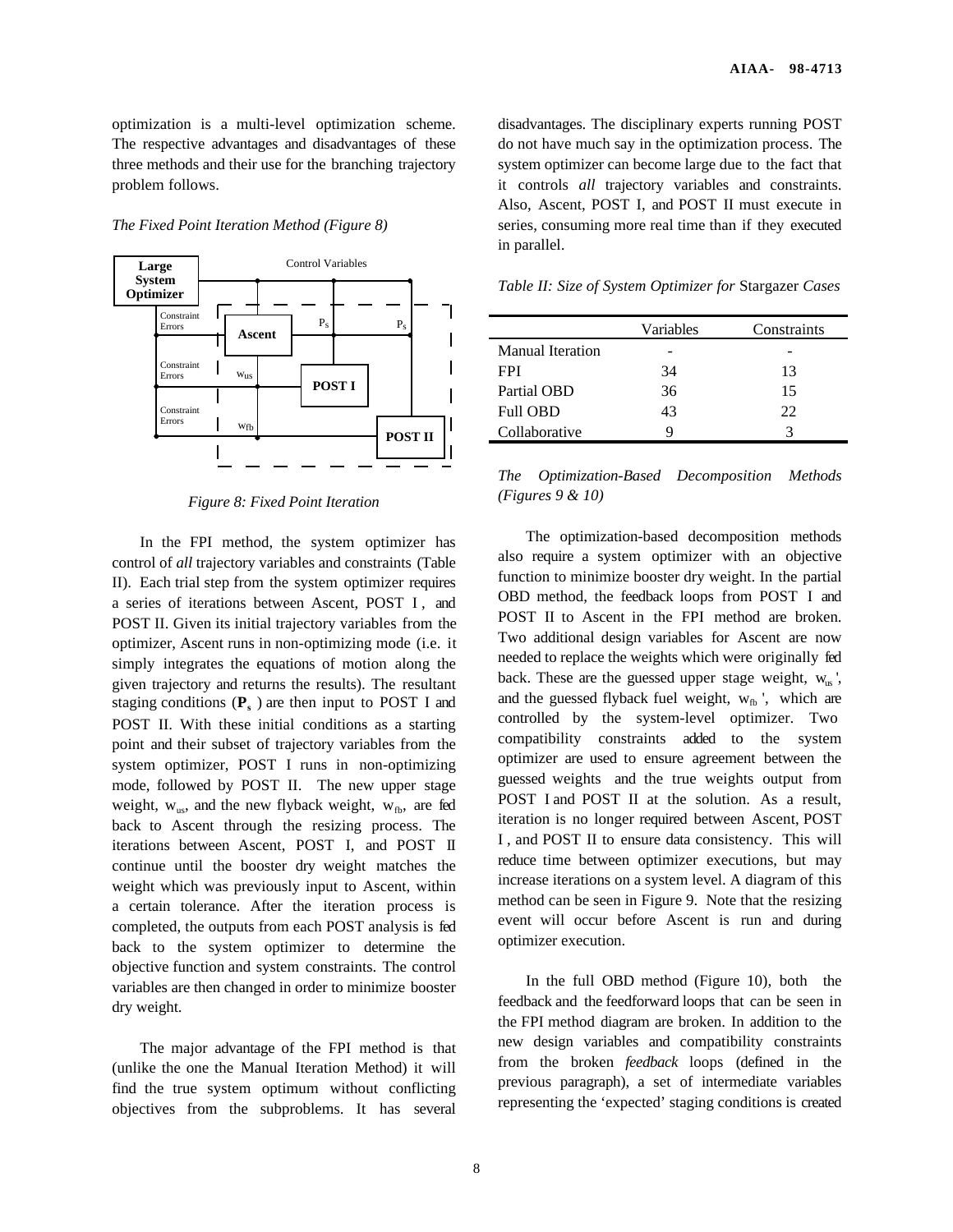at the system level  $(\mathbf{P}_s)$  to be provided directly to POST I and POST II. This effectively breaks the *feedforward* loops as well, and creates a parallel set of subproblems. Compatibility constraints are also added to the system optimizer to ensure that, at the final optimum, the intermediate variables  $(\mathbf{P}_s)$  match the actual conditions (**Ps**) produced by Ascent.



*Figure 9: Partial Parallel OBD Algorithm*



*Figure 10: Full Parallel OBD Algorithm*

In this method, the optimizer again controls all the local trajectory variables (angles, throttles, etc.) and constraints for each trajectory branch. In addition, the optimizer also controls the new intermediate variables, creating a much larger optimization problem than FPI and even larger than the partial OBD method. The appropriate values are simultaneously input to Ascent, POST I, and POST II which are all run in non-optimizing mode. The results (including  $w_{us}$ ,  $w_{fb}$ , and  $P_s$ ) are returned from all POST jobs to the system optimizer. The optimizer makes adjustments to the variables to minimize booster dry weight while satisfying all trajectory and compatibility constraints.

Note again that the resizing event will occur at the same places as in the partial OBD method.

An advantage of this parallel scheme is that all POST decks can be run simultaneously, reducing the execution time even more. Disadvantages are that the size of the optimizer can become quite large and system experts have little say in terms of optimality in their respective branches.

#### *The Collaborative Optimization Method (Fig. 11)*

In the collaborative optimization technique (Ref. 3), a system optimizer is incorporated with an objective function of minimizing booster dry weight. The system optimizer chooses target initial condition vectors and weights ( $\mathbf{P}_s$ ,  $w_{us}$ , and  $w_{fb}$  targets) which are to be used in Ascent, POST I and POST II which are all run in *optimizing* mode. Each tries to satisfy it's own (local) constraints (ascent, orbital, or landing) with its own trajectory variables while minimizing the error between its local versions of the staging variables and the system optimizer's targets. The sum of the squares of the local errors  $(J_A, J_{PI}, \text{ and } J_{PI})$  become additional constraints for the system optimizer. The system optimizer changes the new target staging conditions until the errors are zero and the booster dry weight is minimized. In this method, the resizing event will occur during the system optimizer execution. This is a multi-level optimization scheme.



*Figure 11: Collaborative Optimization Algorithm*

Some advantages of collaborative optimization are that no optimization conflicts occur at the system level and that disciplinary experts can control their own POST programs so that the local objective functions (minimizing the errors) and constraints are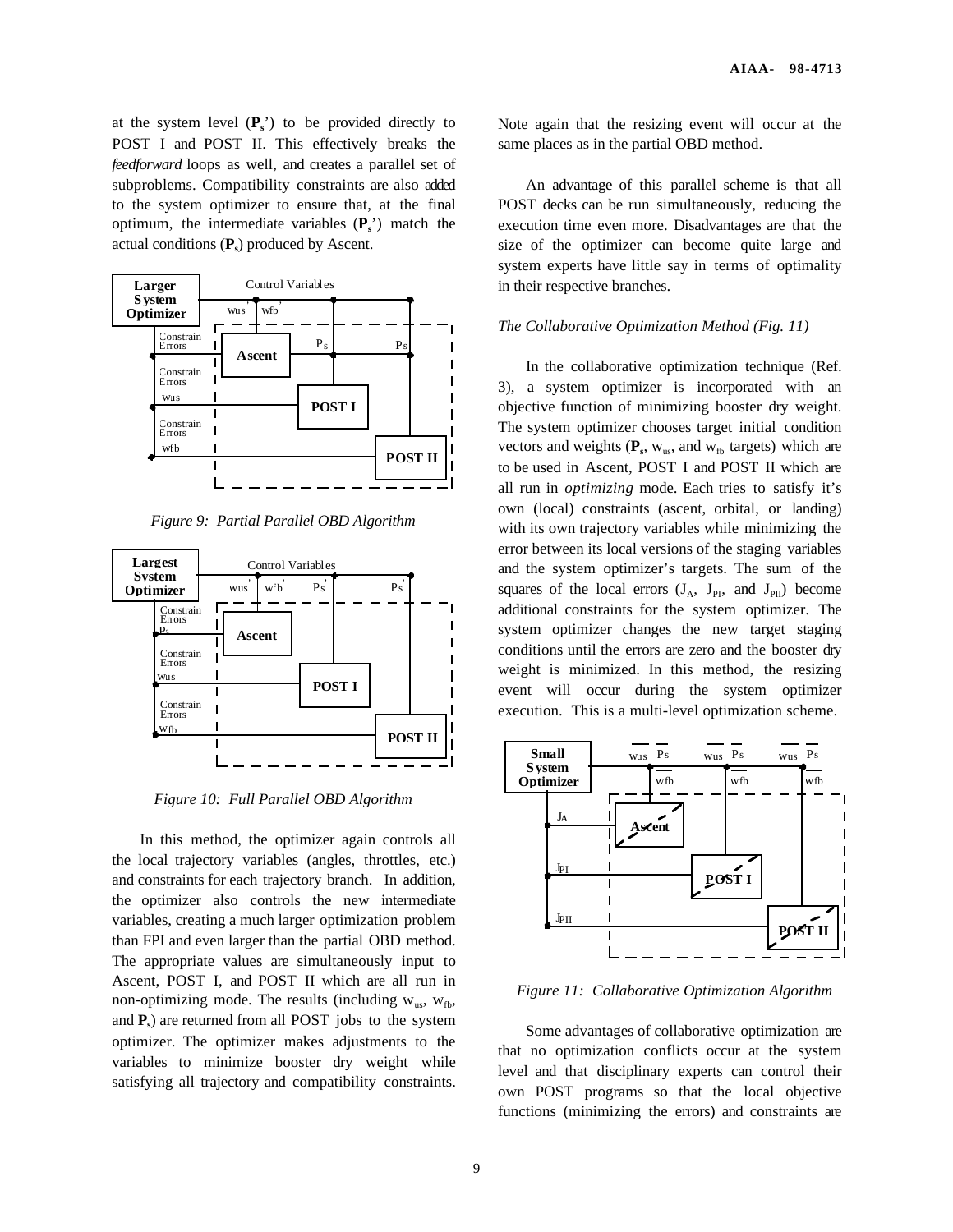met. The system optimizer is relatively small (containing only the target variables, system-level constraints, and the overall objective function) and all POST decks can run at the same time, conserving time. This method, too, finds the true system-level optimum.

This method has some disadvantages as well. There may be coding or robustness problems given that the POST decks are in optimization mode. This will also contribute to a greater execution time at the local level. Future research will investigate these concerns.

# **INITIAL RESULTS AND SPECIFICATIONS FOR THE LIQUID FLYBACK BOOSTER**

A vehicle which is used extensively in this study is the proposed Space Shuttle upgrade which utilizes a Liquid Flyback Booster. The Space Shuttle Orbiter (with the exception of payload) and the ET weights are not changed as a result of the upgrade. Reference simulations and data were obtained from NASA's Marshall Space Flight Center. The Space Shuttle main engine data is given in Table III.

The data in the next paragraph is that which was used to obtain results for this study. Currently, the ascent engines for the LFBB have yet to be chosen. NASA's Marshall Space Flight Center, along with contractors Lockheed-Martin and Boeing North American, is studying three candidate main engines for the LFBB (Ref. 5). These candidate engines are the Aerojet AJ-800, the Pratt & Whitney RD 180S, and the Rocketdyne RS-76. The first two are existing engines while the latter one is a new design.

The ascent engines for this LFBB study are five Pratt & Whitney RD180's; the corresponding engine data is given in Table IV. The aerodynamic data for the Space Shuttle LFBB upgrade is taken from the allrocket SSTO in NASA's Access to Space Study (Ref. 4). The booster has a reference wing area of 2,522 square feet. The goal for the Orbiter branch is a target orbit of 43 nautical miles x 153.5 nautical miles x 51.6° inclination, a space station transfer orbit. The inert weight of the Orbiter/ET combination at injection is just under 343,000 pounds.

|  |  |  | Table III: Space Shuttle Main Engine Characteristics |
|--|--|--|------------------------------------------------------|
|--|--|--|------------------------------------------------------|

| Vacuum Isp           | 455.2 sec            |
|----------------------|----------------------|
| Sea-Level Thrust     | 375,000 lb           |
| Expansion Area Ratio | 77.5:1               |
| Exit Area            | 44.879 $\text{ft}^2$ |

*Table IV: LFBB Engine Characteristics*

| Vacuum Isp       | 338 sec              |
|------------------|----------------------|
| Sea-Level Thrust | 880.400 lb           |
| Exit Area        | 24.849 $\text{ft}^2$ |

#### *Traditional Method*

The solution for the Traditional Method for the Liquid Flyback Booster is outlined in Figure 12. The result does not account for the coupled nature of the orbital and booster branches. In this case, after, the booster staging weight is approximately 240,000 lbs. This weight does not reflect any addition of flyback fuel or structure.



*Figure 12: LFBB Traditional Method Flowchart*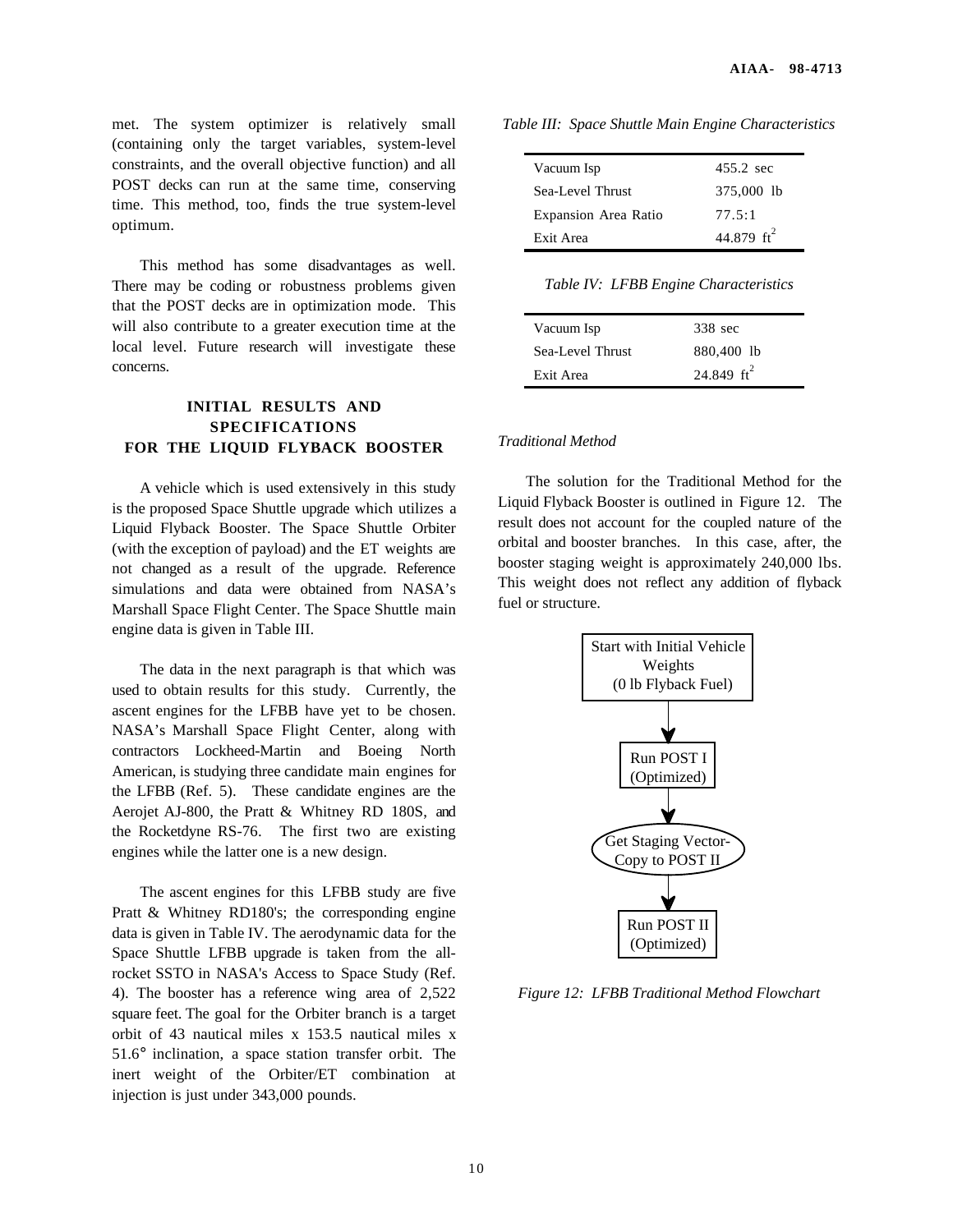#### *Manual Iteration Method*

This research is currently underway. Initial results have been created for the comparison Manual Iteration method (see Table V & Figure 13). For this case, iteration was used between the two basic subproblems to ensure data consistency (unlike the Traditional Method), however the conflicting objective functions were not addressed. This result will be used as a comparison case in the MDO method assessment currently being conducted.



*Figure 13: LFBB Manual Iteration Method Flowchart*

The Manual Iteration method uses two subproblem optimizers and no system-level optimizer. Execution is sequential and iterative between POST I (launch to orbit) and POST II (staging to return).

Booster weight and execution time results are shown in Table V. Note that the LFBB staging weight is intended to be the system-level optimization variable used in subsequent research, but in this case, it is simply an output of the two separate branch optimization processes. Additional trajectory data is shown in Figures 14 -17.

*Table V: Manual Iteration Method Results*

|                                 | Manual Iteration |
|---------------------------------|------------------|
|                                 | Method           |
| Initial LFBB Staging Weight     | 237,731.7 lbs    |
| Final LFBB Staging Weight       | 266,460.9 lbs    |
| Iterations Between POST I & II  | 12 manual        |
| <b>Total Computational Time</b> | 40.15 minutes    |



*Figure 14: LFBB Staging Weight vs. Iteration*



*Figure 15: Altitudes vs. Time (Manual Iter.)*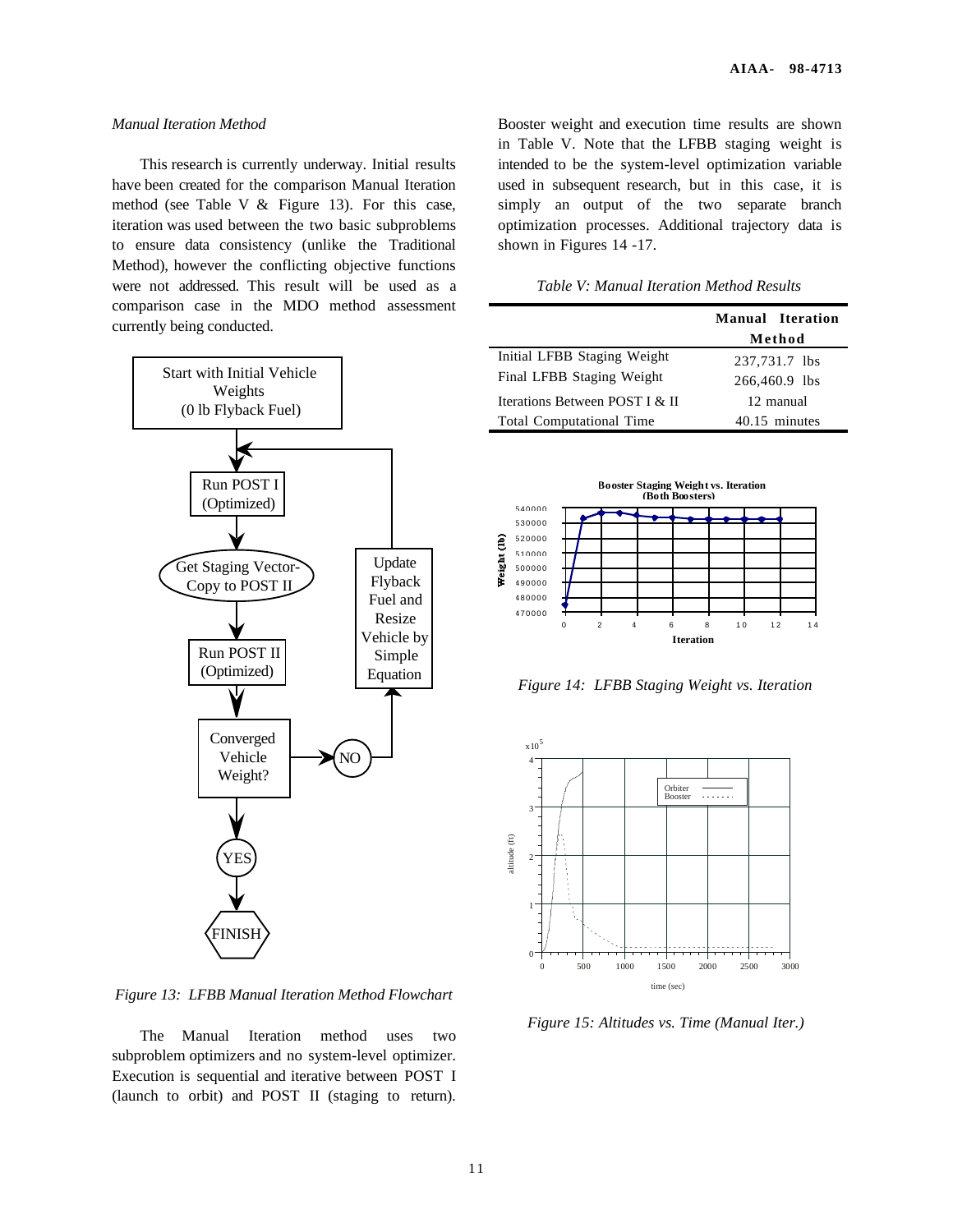

*Figure 16: Sensed Acceleration (g's) vs. Time for the LFBB Branch (Manual Iteration)*



*Figure 17: Resultant Ground Track for Both Branches (LFBB--Manual Iteration)*

# **INITIAL RESULTS AND SPECIFICATIONS FOR** *STARGAZER*

The other vehicle used in this study is the Bantam-X concept vehicle, *Stargazer*. In the solution approach section, it was mentioned that *Stargazer* must be resized at every iteration of the branching trajectories (Figure 7). Resultant mass ratios and needed mixture ratios for the ascent, upper stage, and the flyback are input to the weights and sizing Excel spreadsheet. The vehicle is then resized. A new thrust required and a new capture area for the RBCC engines are obtained and input SCCREAM (Simulated Combined Cycle Rocket Engine Analysis Module), the RBCC analysis code (Ref. 6). The output from SCCREAM is a POST engine deck. With that engine

deck and the new information from the weights spreadsheet, branching trajectory iterations can begin again with POST. Note that the POST aerodynamics deck, which was produced using APAS (Aerodynamic Preliminary Analysis Software, Ref. 7 and Ref. 8), does not need to be recreated because photographic scaling was incorporated into the design.

# *Traditional Method*



*Figure 18:* Stargazer *Traditional Method Flowchart*

The solution for the traditional method *Stargazer* is outlined in Figure 18. This result does not account for the coupled nature of the ascent and orbital and booster branches. In this case, the booster dry weight is approximately 35,000 lbs. Note that this does not reflect the required amount of flyback fuel and subsequent structure weight.

#### *Manual Iteration Method*

This research is also currently underway. Initial results have been created for the comparison Manual Iteration method (see Table VI & Figure 19). For this case, the Manual Iteration method uses three subproblem optimizers and no system-level optimizer. Execution is sequential and iterative between Ascent,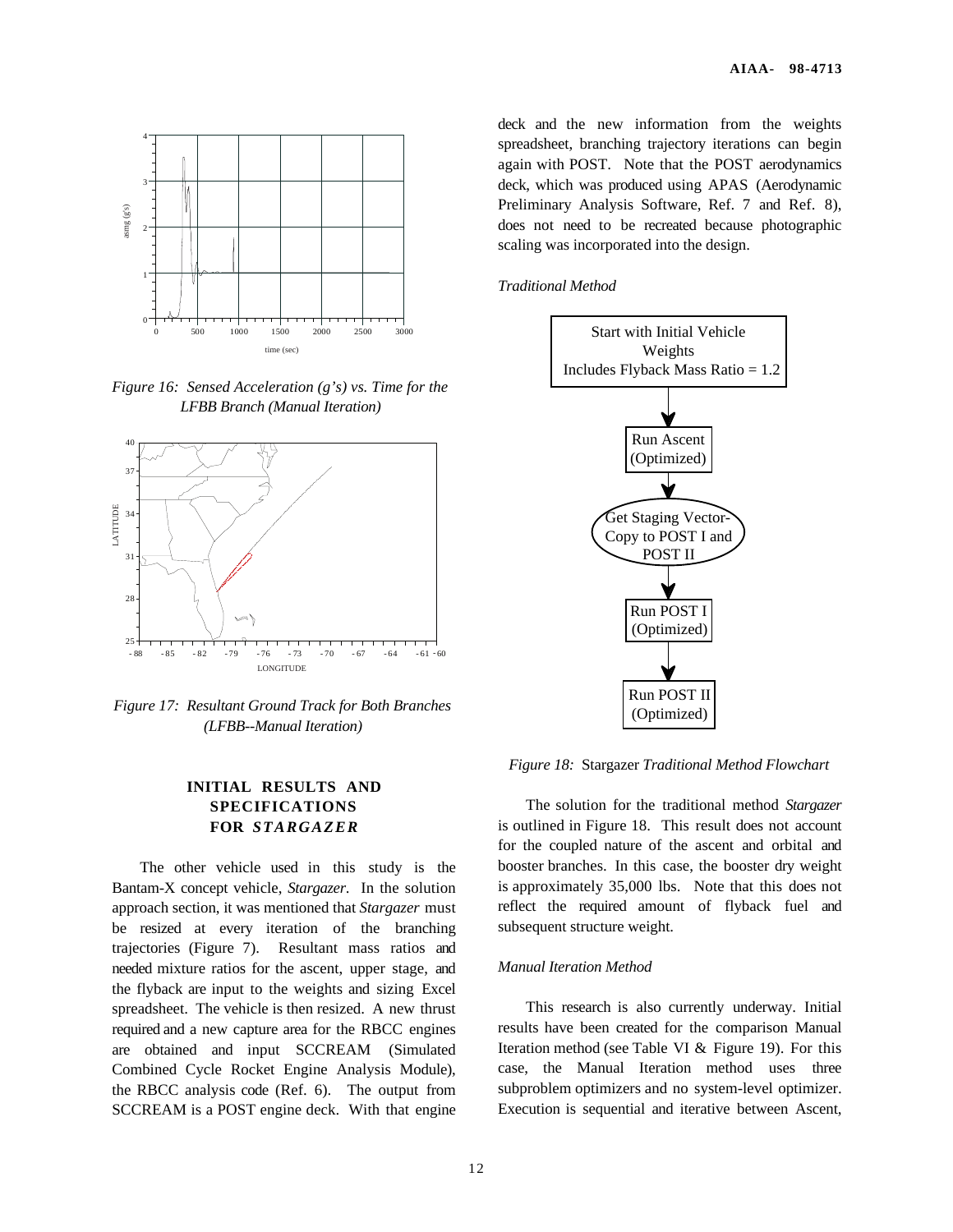POST I, and POST II. Booster weight and execution time results are shown in Table VI. Note that the booster dry weight is intended to be the system-level optimization variable used in subsequent research, but in this case, it is simply an output of the two separate branch optimization processes. Additional trajectory data is shown in Figures 20-24.



*Figure 19:* Stargazer *Manual Iteration Method Flowchart*

|                                  | <b>Manual</b> Iteration |
|----------------------------------|-------------------------|
|                                  | Method                  |
| Initial Stargazer Dry Weight     | 35387 lbs               |
| Final Stargazer Dry Weight       | 41386.3 lbs             |
| Iterations: Ascent, POST I, & II | 5 manual                |
| <b>Total Computational Time</b>  | $2$ hrs, 6 min          |

*Stargazer* **Dry Weight vs. Iteration**



*Figure 20:* Stargazer *Dry Weight vs. Iteration*



*Figure 21: Altitude vs. Time for* Stargazer *(Manual Iteration)*



*Figure 22: Dynamic Pressure vs. Time for* Stargazer*—Ascent and Flyback (Manual Iteration)*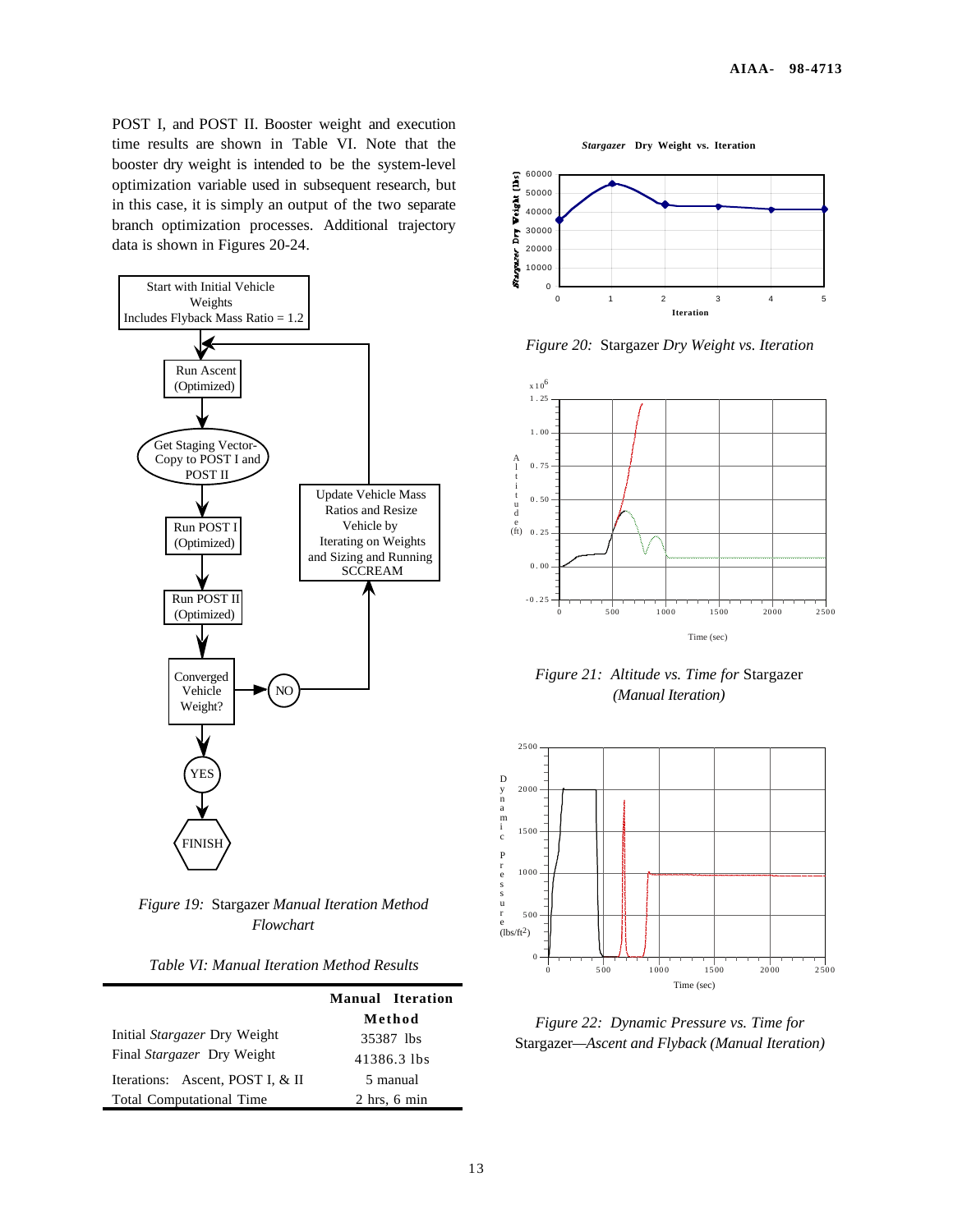

*Figure 23: Resultant Ground Track for All Branches (*Stargazer*--Manual Iteration)*

#### **DISCUSSION**

The previous section has shown results for the Traditional and Manual Iteration Methods for the branching trajectories of both the LFBB and *Stargazer*. As expected, the additional flyback fuel/structure weight consideration has increased the staging weight of the LFBB and the dry weight of *Stargazer*. The staging weight of the LFBB increased by 21% of its initial value while the dry weight of *Stargazer* increased by 17% of its initial value. The question remains as to the effect of Multidisciplinary Design Optimization techniques on these branching trajectories. While this question will be answered in the near future, some expectations may be stated at this point.

In general, simulation of the MDO techniques introduced in the Analysis section, when compared to the Manual Iteration Method, will have increased setup times and may have increased iterations and iteration run times due to the complexity added by the system optimizer. However, these disadvantages are outweighed by the benefit that all coupling variables are internally converged (consistent) and the problem is optimized with respect to a single overall objective function. An additional motivating factor for using MDO is the expectation of a smaller weight growth when compared to the percentages stated in the first paragraph of this section.

The use of MDO in this problem will give a new basis for comparison of collaborative and noncollaborative techniques as well. It will show whether it is more accurate and faster to use a large systemlevel optimizer, as in the FPI, Partial OBD, and Full OBD Methods, or to take advantage of distributed multi-level optimization, as in the CO Method. Use of MDO for this problem will also test the limits of the system optimizer. Will the Full OBD Method create so many design variables (Table II) such that the system optimizer has difficulty finding a valid solution?

The expectations and motivation for using Multidisciplinary Design Optimization techniques listed above validate the use of MDO for this problem. Not only will the use of MDO techniques aid in the solution of the branching trajectory problem, but it will also contribute to the field of MDO research.

#### **SUMMARY**

This paper has provided an introduction to trajectory optimization problems having branching trajectories. Two launch vehicles of current interest in this class were identified and discussed — NASA's Liquid Flyback Booster and the Bantam-X concept, *Stargazer*.

The traditional methods of solving branching problems using three POST jobs were shown to be deficient in a number of areas. Notably, they often result in solutions in which the coupling data is internally inconsistent or unconverged. In addition, the objective functions of the two trajectory branches (orbital and booster) are often in conflict.

A set of solution approaches based on MDO techniques was proposed to address these issues. A brief introduction to each of the three proposed techniques was given, along with the advantages and disadvantages of each. The techniques were Fixed Point Iteration with a single system-level optimizer, Optimization-Based Decomposition to eliminate iteration between the branches (two different formulations), and Collaborative Optimization to enable parallel subproblem execution with distributed, coordinated optimizers.

This research is currently underway. Preliminary results for an iterative solution (Manual Iteration) have been created and were presented for both the LFBB and